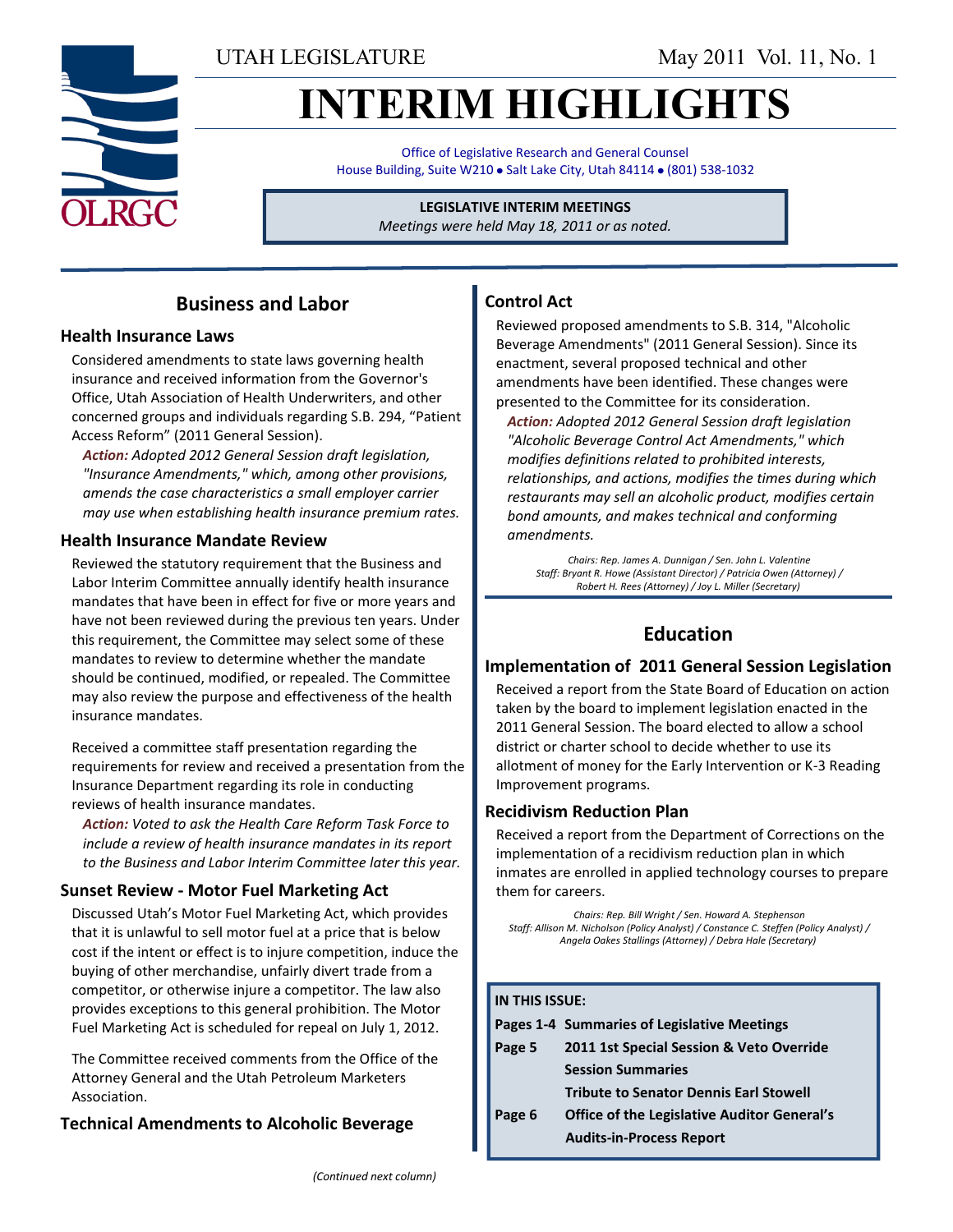## **Government Operations and Political Subdivisions**

#### **GRAMA Working Group Update**

Received an update from the Government Records Access and Management Act (GRAMA) Working Group on the progress made by the working group in addressing potential changes to the act.

## **Overview of State Agencies**

Received reports from the Lieutenant Governor's Office, the Department of Administrative Services, and the Department of Human Resources describing the responsibilities of each agency.

## **Policy and Law Related to Committee Areas of Responsibility**

Received presentations from committee staff on both the government operations and the political subdivision aspects of the committee's oversight responsibilities.

## **Open and Public Meetings Act**

Received a briefing from committee staff on the Open and Public Meetings Act, which outlines requirements for the conduct of meetings held by public bodies.

## **Voter Registration Amendments**

Received a report from a committee member regarding potential 2012 legislation proposing to purge voter rolls of inactive voters.

*Chairs: Rep. Kraig Powell / Sen. Peter C. Knudson / Rep. R. Curt Webb Staff: Art L. Hunsaker (Policy Analyst) / Joseph T. Wade (Policy Analyst) / Victoria Ashby (Attorney) / Emily R. Brown (Attorney) / Wendy Bangerter (Secretary)*

## **Health and Human Services**

## **Medicaid Inspector General**

Discussed with the Department of Health and the Governor's Office of Planning and Budget (GOPB) the implementation of H.B. 84 (2011 General Session), which creates an Office of Inspector General of Medicaid Services within GOPB.

## **Medicaid Reform Waiver**

Received a report from the Utah Department of Health on the development of the Medicaid Reform waiver required by S.B. 180, "Medicaid Reform" (2011 General Session), which must be submitted to the U.S. Centers for Medicare and Medicaid Services by July 1, 2011.

The department reported on how stakeholders have been involved in the development of the waiver and how the waiver is expected to create more appropriate financial incentives for consumers and providers of health care. The sponsor of the legislation also discussed expected outcomes of the waiver.

*Chairs: Rep. Paul Ray / Sen. Allen M. Christensen Staff: Mark D. Andrews (Policy Analyst) / RuthAnne Frost (Attorney) / Cathy J. Dupont (Attorney) / Kimberly A. Heiner (Secretary)*

## **Health System Reform Task Force**

## **Cost Containment**

Received from committee staff 15 policy briefs prepared by NCSL on options for containing health care costs and discussed options for further consideration.

## **Utah Health Exchange**

Received a report from the Office of Consumer Health Services on enrollment in and development of the Utah Health Exchange. The office hopes that by January 2012 insurance plans marketed through the exchange will cover 1,000 employers, 9,000 employees, and as many as 25,000 individuals.

Also received a report from the Governor's Health Policy and Reform Initiatives Coordinator on expectations for the future of the exchange.

Received a report from the Utah Defined Contribution Risk Adjuster Board on its activities and the functioning of the risk adjuster mechanism developed for the exchange.

> *Chairs: Rep. James A. Dunnigan / Sen. Wayne L. Niederhauser Staff: Mark D. Andrews (Policy Analyst) / Cathy J. Dupont (Attorney) / Wendy Bangerter (Secretary)*

## **Judiciary, Law Enforcement, and Criminal Justice**

## **Administrative Office of the Courts - Issues**

Received a report from the Administrative Office of the Courts regarding the use of technology and administrative reorganization to enhance the timeliness and quality of the adjudication process.

## **Department of Public Safety - Issues**

Received a report from the Department of Public Safety indicating that the department has reduced the number of helicopter flights due to budgetary considerations. The department noted that the helicopter program is extremely useful in combating illegal marijuana production and assisting local law enforcement in conducting many rescues in remote areas of the state. Maintenance is expensive because the department's helicopters are older models. It was also reported that additional resources are needed for the state crime lab, which needs an additional employee who is trained in firearm forensics.

## **Retention Election for Justice Court Judges**

Received a presentation from the legislative sponsor and the Executive Director of the Judicial Performance Evaluation Commission on the need for special session legislation to comply with the Judicial Performance Evaluation Commission Act, which requires the commission to evaluate all justice court judges beginning with the general election of 2012.

*Action: Adopted 2012 General Session draft legislation, "Retention Election for Justice Court Judges," as a committee bill.*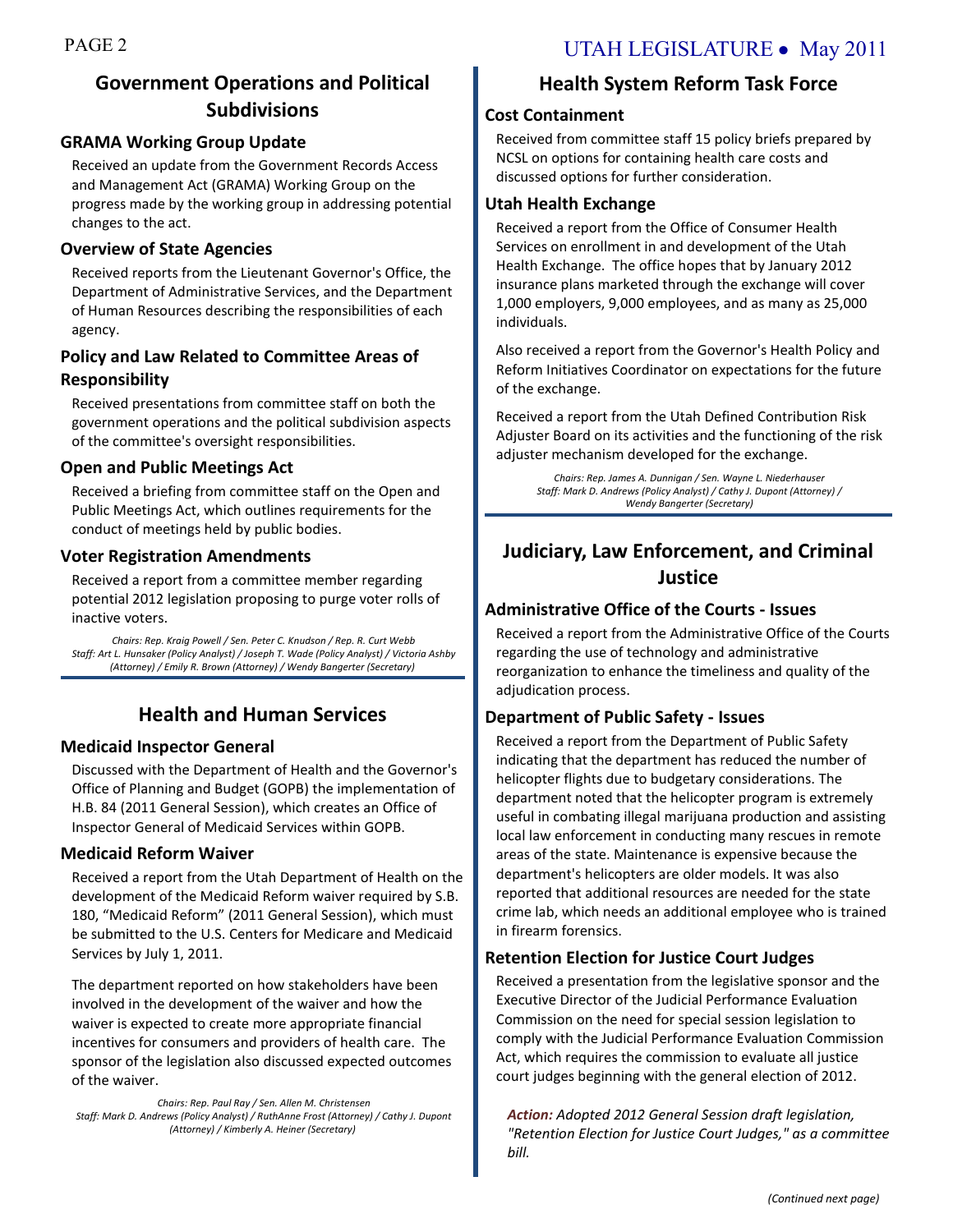## **Sunset Review - Foreclosure Notice to Tenants and Unlawful Detainer**

Discussed statutes relating to unlawful detainer and protecting tenants in residential rental properties during foreclosure. The December 31, 2012 sunset on Sections 78B-6 -103 and 78B-6-901.5 was established to coincide with the sunset on P.L. 111-22. However, Congress has extended the sunset on P.L. 111-22 until December 31, 2014.

*Action: Moved to extend the sunset date on Sections78B-6- 802 and 78B-6-901.5 to December 31, 2014 to coincide with the sunset of the federal statute on which these sections are based.*

#### **Sunset Review - Practicing Law Without a License**

Received a report from the Utah State Bar concerning the need to protect the public from individuals who practice law without a license. Members of the committee noted that one reason this issue is before the Legislature for review is the concern that legal services be available to all of Utah's citizens, not only those who have the resources to afford a lawyer.

*Action: Moved to extend the sunset date of Section 78A-9- 103, "Practicing law without a license, prohibited - exceptions," until December 31, 2017.*

*Chairs: Rep. Kay L. McIff / Sen. Mark B. Madsen / Rep. Curtis Oda Staff: Jerry D. Howe (Policy Analyst) / Stewart E. Smith ( Policy Analyst) / Susan Creager Allred (Attorney) / Esther Chelsea-McCarty (Attorney) / Joy L. Miller (Secretary)*

## **Legislative Management Committee**

*April 05, 2011*

## **Interim Schedule & Master Study Resolution**

*Action:*

- *• Approved the interim committee schedule. Interim meetings begin in May and continue through November, except that August interim meetings will not be held due to the NCSL annual meeting held that month;*
- *• Approved the referral of the Master Study Resolution items to the interim committees, with the only change to the list being the assignment of Items 180 and 183 to the Natural Resources, Agriculture, and Environment Interim Committee; and*
- *• Approved the assignment of sunset reviews to interim committees as recommended by staff.*

*Chairs: President Michael G. Waddoups / Speaker Rebecca D. Lockhart Staff: Michael E. Christensen (Director) / John L. Fellows (General Counsel) / Phalin L. Flowers (Administrative Assistant)*

## **Native American Legislative Liaison Committee**

*April 21, 2011 and April 22, 2011*

## **Meetings with Tribal Leaders**

Members of the Committee met with local Navajo and White Mesa Ute tribal leaders in several locations in San Juan County. Meetings were held on the reservation at the Aneth Chapter House, the McElmo Creek Bridge, Monument Valley High School, the Oljato Chapter House, and the White Mesa Community Center. Issues discussed included transportation, education, health, governance, infrastructure, and economic development.

*Chairs: Rep. Jack R. Draxler / Sen. Kevin T. Van Tassell Staff: John Q. Cannon (Managing Policy Analyst) / Patricia Owen (Attorney) / Wendy Bangerter (Secretary)*

## **Natural Resources, Agriculture, and Environment**

## **Higher Education's Coordination of Energy Research**

Reviewed energy research objectives outlined in the governor's 10-year strategic energy plan and discussed ways the University of Utah, Utah State, and Brigham Young University can better coordinate and collaborate on energy research efforts in the state.

## **Update on Snowpack and Potential Flooding**

Received a report from the Department of Natural Resources, the National Resources Conservation Service, and water conservancy districts on current snowpack conditions, reservoir levels, and preparations for potential spring flooding.

> *Chairs: Rep. Roger E. Barrus / Sen. Ralph Okerlund Staff: J Brian Allred (Policy Analyst) / Kimberly A. Heiner (Secretary)*

## **Public Utilities and Technology**

## **Nuclear Power Safety**

Received presentations from the former head of the Nuclear Regulatory Commission and the policy director of the Healthy Environmental Alliance of Utah about the safety, costs, and operations of nuclear power plants.

> *Chairs: Rep. Michael E. Noel / Sen. J. Stuart Adams Staff: Richard C. North (Policy Analyst) / Robert H. Rees (Attorney) / Tracey Fredman (Secretary)*

## **Redistricting Committee**

*April 25, 2011 and May 4, 2011*

## **Redistricting Principles and Procedures**

Reviewed the responsibilities of the Redistricting Committee as the Legislature fulfills its constitutional requirement to divide the state into congressional, legislative, and state school board seats to equalize population of the districts, and ensure equal representation throughout the state.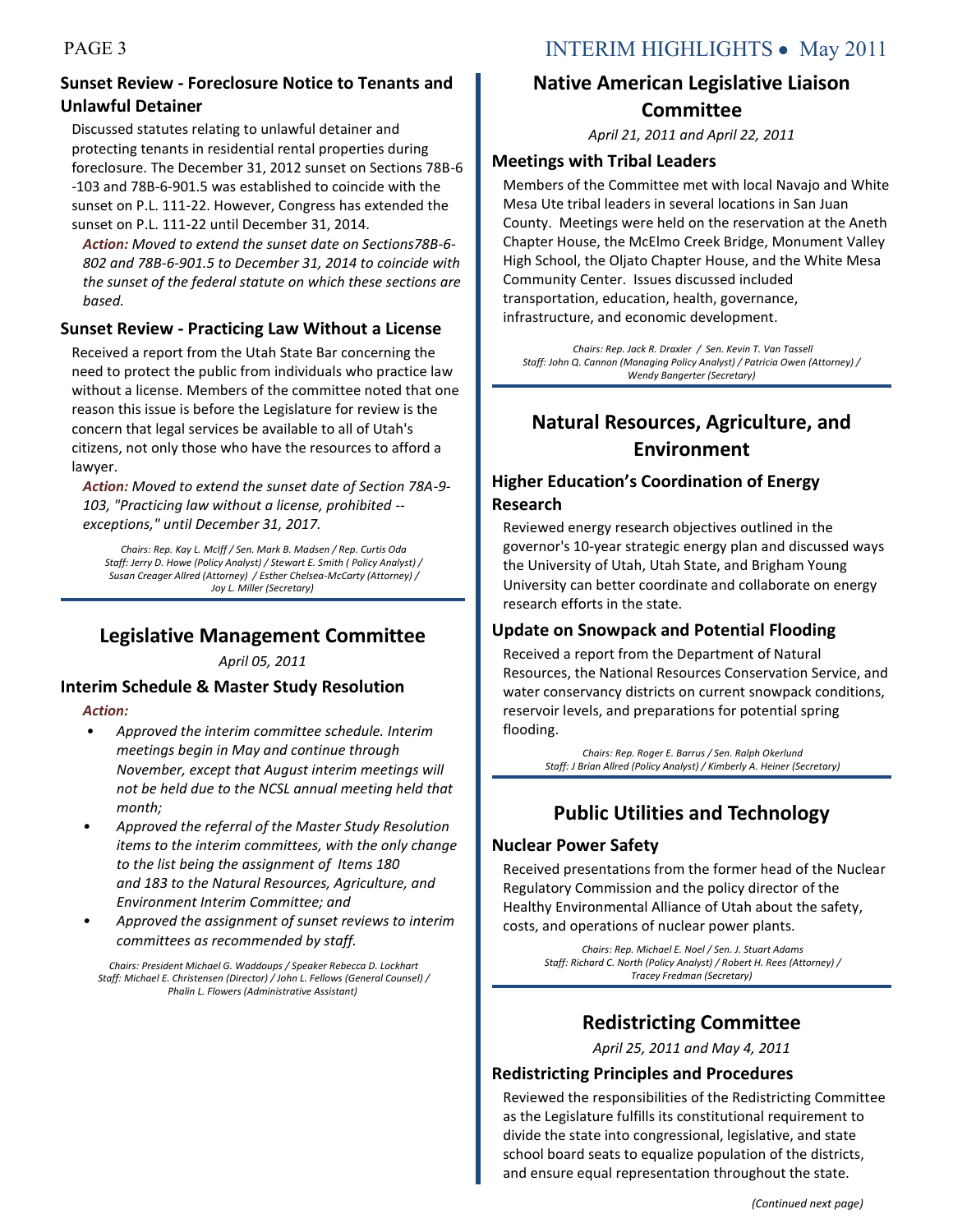At its first two meetings, the Committee met to discuss redistricting procedures and the fundamental redistricting principles that will guide the work of the Committee.

#### *Action:*

*Adopted six redistricting principles after discussion at the two meetings:*

- *1. Congressional districts must be as nearly equal as practicable, with a deviation not greater than ± .1%.*
- *2. State legislative districts and state school board districts must have substantial equality of population among the various districts, with a deviation not greater than ± 3.5%.*
- *3. Districts will be single member districts.*
- *4. Plans will be drawn to create four Congressional Districts, 29 State Senate Districts, 75 State House Districts, and 15 State School Board Districts.*
- *5. In drawing districts, the official population enumeration of the 2010 decennial census will be used.*
- *6. Districts will be contiguous and reasonably compact.*

*Chairs: Rep. Kenneth W. Sumsion / Sen. Ralph Okerlund Staff: John Q. Cannon (Managing Policy Analyst) / John L. Fellows (General Counsel) / Art L. Hunsaker (Policy Analyst) / Allison M. Nicholson (Policy Analyst) / J Brian Allred (Policy Analyst) / Benjamin N. Christensen (Policy Analyst) / Jerry D. Howe (Policy Analyst) / Joseph T. Wade (Policy Analyst) / Leif G. Elder (Policy Analyst) / Mark D. Andrews (Policy Analyst) / Phillip V. Dean (Policy Analyst) / Richard C. North (Policy Analyst) / Emily R. Brown (Attorney) / Eric N. Weeks (Deputy General Counsel) / Kimberly A. Heiner (Secretary)*

## **Retirement and Independent Entities**

## **Public Employees Health Program (PEHP) Audit Recommendations Follow-up**

Reviewed the January 2011 audit "A Performance Audit of Public Employees Health Program's (PEHP) Business Practices" released by the Office of the Legislative Auditor General. The Committee reviewed the audit in two meetings during the 2011 General Session and asked PEHP and its parent organization, Utah Retirement Systems (URS), to immediately begin implementing the audit recommendations. The URS legal counsel and the PEHP chief actuary reported that PEHP:

- commissioned an in-depth cost containment study;
- appointed a new PEHP director to focus on containing the cost of claims;
- adjusted its physician fee schedule;
- negotiated additional discounts with Intermountain Health Care;
- renegotiated the out-of-state provider network;
- hired a managing purchasing agent;
- reduced deficits in local government risk pools;
- strengthened contract language to require groups to adhere to contracts;
- commissioned an actuarial study to determine the appropriate claim contingency reserve, to look at credibility blended external industry reinsurance, and to recommend stop-loss deductible levels; and
- plans to implement the prospectively quoted administrative expenses.

## PAGE 4 UTAH LEGISLATURE • May 2011

## **Revenue and Taxation**

#### **Local Sales and Use Tax**

Discussed distribution of the local option sales and use tax, including the existing distribution methodology, alternative methodologies, and hold harmless provisions.

#### **Revenue Collections**

Received a report from committee staff on economic conditions and revenue collections. To date, revenue collections are slightly above projections.

## **Statutorily-Required Studies**

Received a list of studies required by statute and background information on the statutory requirements of two studies.

*Chairs: Rep. Patrick Painter / Sen. Curtis S. Bramble Staff: Phillip V. Dean (Policy Analyst) / Bryant R. Howe (Assistant Director) / Rebecca L. Rockwell (Attorney) / Chelsea B. Lloyd (Secretary)*

## **Transportation**

## **Air Quality Update**

Received an update from the Division of Air Quality and the Department of Transportation on air quality conformity requirements relating to 8-hour Ozone and PM2.5 National Ambient Air Quality Standards and the potential impacts that noncompliance with these standards may have on highway funds and highway construction projects within the state.

## **HOV Lane Report**

Received a report from the Department of Transportation on high occupancy vehicle (HOV) lane usage within the state including the types of vehicles that access the HOV lane, the locations of the I-15 express lane access points, the HOV lane usage compared to general purpose lane usage, and HOV lane usage restriction compliance issues.

## **Session Wrap-up**

Received an overview by committee staff of the Transportation Interim Committee's subject areas and reviewed transportation-related legislation passed in the 2011 General Session.

*Chairs: Rep. Bradley M. Daw / Sen. Kevin T. Van Tassell Staff: Leif G. Elder (Policy Analyst) / Shannon C. Halverson (Attorney) / Tracey Fredman (Secretary)*

## **Workforce Services and Community and Economic Development**

## **Department Overview**

The Committee received a briefing from representatives of the three departments under the Committee's oversight—the Governor's Office of Economic Development, the Department of Community and Culture, and the Department of Workforce Services. The representatives reported on each of their department's missions, organization, number of employees, current projects, recent challenges and achievements, and current issues of concern.

*Chairs: Rep. Jim Bird / Sen. Stuart C. Reid Staff: Benjamin N. Christensen (Policy Analyst) / Peter Asplund (Attorney) / Robert H. Rees (Attorney) / Debra Hale (Secretary)*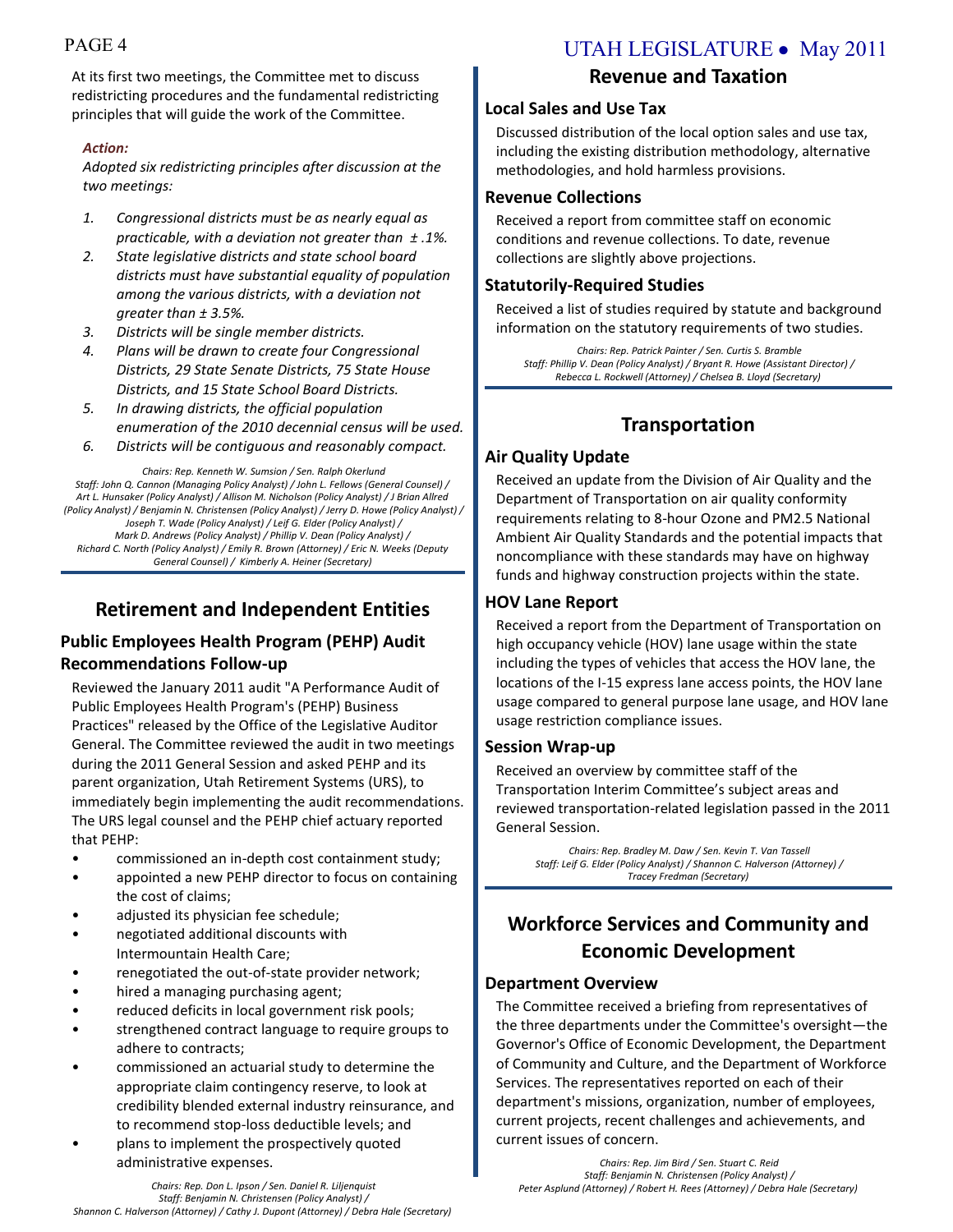## **2011 1st Special Session & Veto Override Session**

## **First Legislative Special Session -- March 25, 2011**

The Legislature passed H.B. 1001, "Repeal of H.B. 477, 2011 General Session" (2011 First Special Session), (J. Dougall).

H.B. 477 modifies provisions of the Government Records Access and Management Act and other provisions relating to government records.

## **Legislative Veto-Override Session -- May 6-7, 2011**

The Legislature voted to override the governor's veto on the following two bills:

- *H.B. 328, "State Government Work Week" (Noel, M.)*  This bill provides for a five-day work week for state agencies in the executive branch.
- *S.B. 229, "Transportation Funding Revisions" (Adams, J. S.)*  This bill modifies the Sales and Use Tax Act by amending provisions relating to transportation funding. The bill increases the amount of certain sales and use tax revenue that is deposited into the Centennial Highway Fund or the Transportation Investment Fund of 2005 for fiscal years beginning on or after July 1, 2012.

## **Senator Dennis Earl Stowell**



The Utah State Legislature mourns the loss of Senator Dennis Stowell, who passed away at his Parowan home on April 17, 2011 due to cancer. He was 66 years old. "Dennis Stowell was remarkably intelligent and personable," said Senate President Michael Waddoups. "He was absolutely dedicated to water rights, the rural economy and lifestyle, and preserving the agricultural roots of our state. As vice chair of the appropriations committee, he worked tirelessly to balance the budget and would not stop until the task was complete. We will miss Dennis. We will miss his good cheer, his analytical capabilities, and his strong convictions. Our thoughts and prayers are with Marilee and the family."

At the beginning of the Legislative Veto-Override Session on April 6th, Senate President Michael

Waddoups observed the loss felt by his colleagues in the Senate and praised Senator Stowell for his service to his District 28 and to the State of Utah.

Senator Stowell served three years in the Army for the Finance Division during the Vietnam War. He returned to Brigham Young University where he earned undergraduate and graduate degrees in Chemical Engineering as a program honors graduate.

Senator Stowell was married to Marilee Adams Stowell for forty-four years and they are the parents of seven children. His professional career included rancher, engineer, inventor, farmer, mayor, commissioner, and senator. He owned and operated several small businesses and held patents on several innovations especially related to agriculture. He was pleased to be recognized as a farmer and rancher specializing in sheep, cattle, and hay production.

Senator Stowell served for nine years as Mayor of the City of Parowan, ten years as an Iron County Commissioner, and was in his fifth year in the Utah State Senate.